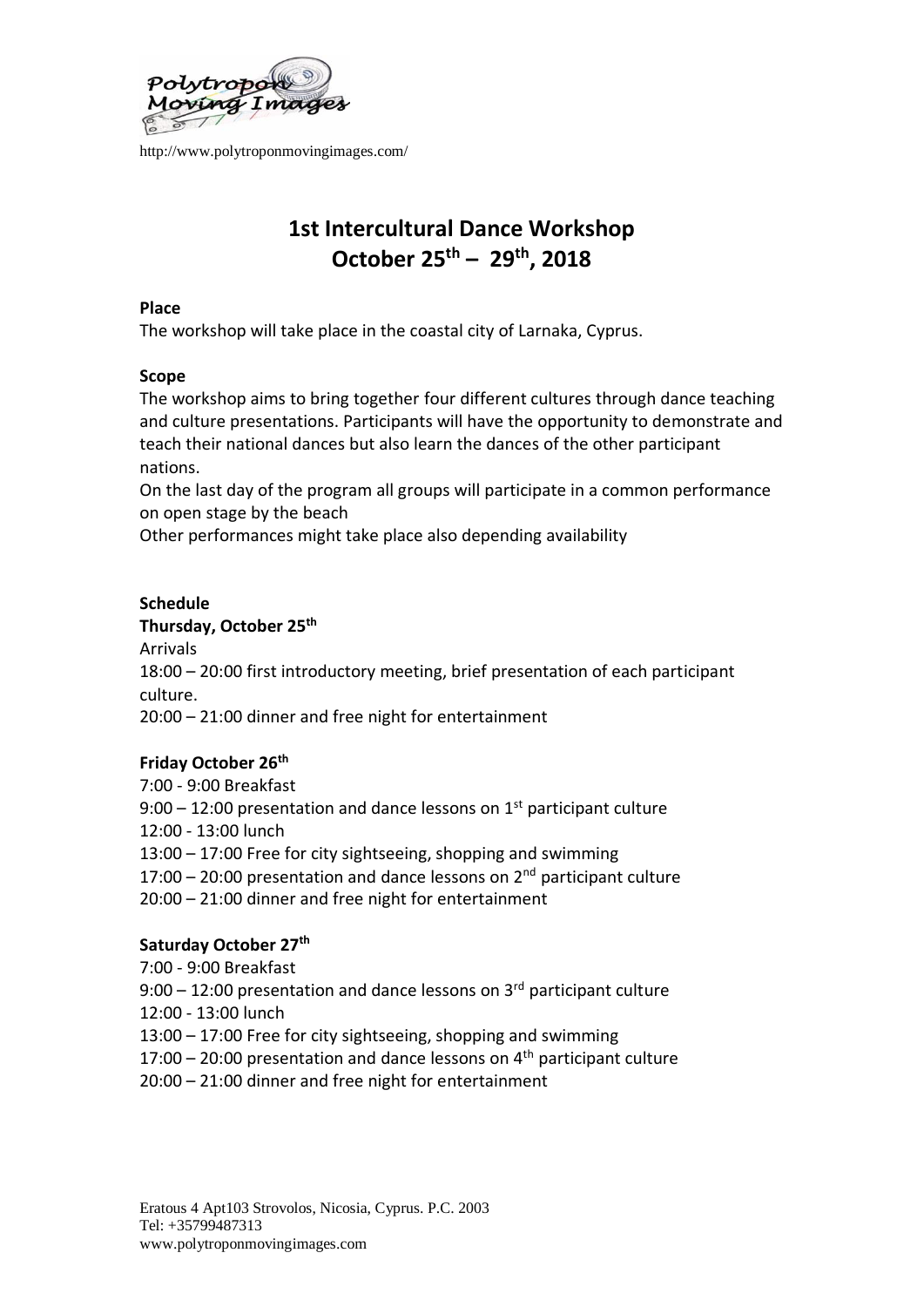

## **Sunday October 28th**

- 7:00 9:00 Breakfast
- 9:00 13:00 excursion for sight seeing
- 13:00 14:00 lunch
- 14:00 17:00 Free for city sightseeing, shopping and swimming
- 17:00 20:00 Master classes on all 4 national dances each participant attends for to a class other than his/hers own culture
- 21:00 23:00 Public performance of all groups on open stage by the beach Detailed performance schedule will be given to the participant groups

### **Monday October 29th**

Check out and Departure Analytical timetable will be given to participant members.

### **Participants**

Traditional and folkdance schools with proven record of at least two years of activity. The team application is submitted by the leader of the group. All dancers should be over 18 years of age.

#### **Leader**

Leader, is the teacher of the group who is also responsible for organizing and guiding the group throughout the whole proses. The leader should have proven record of at least five years of dance teaching experience, not necessarily with the same group. The Leader must be able to present and teach his/her dances and culture in English.

#### **Number of participants**

#### Maximum 4 groups

Maximum 15 dancers for each group including the leader and musicians if needed Each group should be ready to present a 20 minutes program of folklore dances in traditional uniforms

All groups can dance either with live music or prerecorded. Any musicians following the group will be considered as members of the 15 persons team

#### **Sound equipment**

Sound coverage will be provided by organizers.

## **Accommodation and catering**

3 stars hotel in Larnaka Breakfast, Lunch, Diner.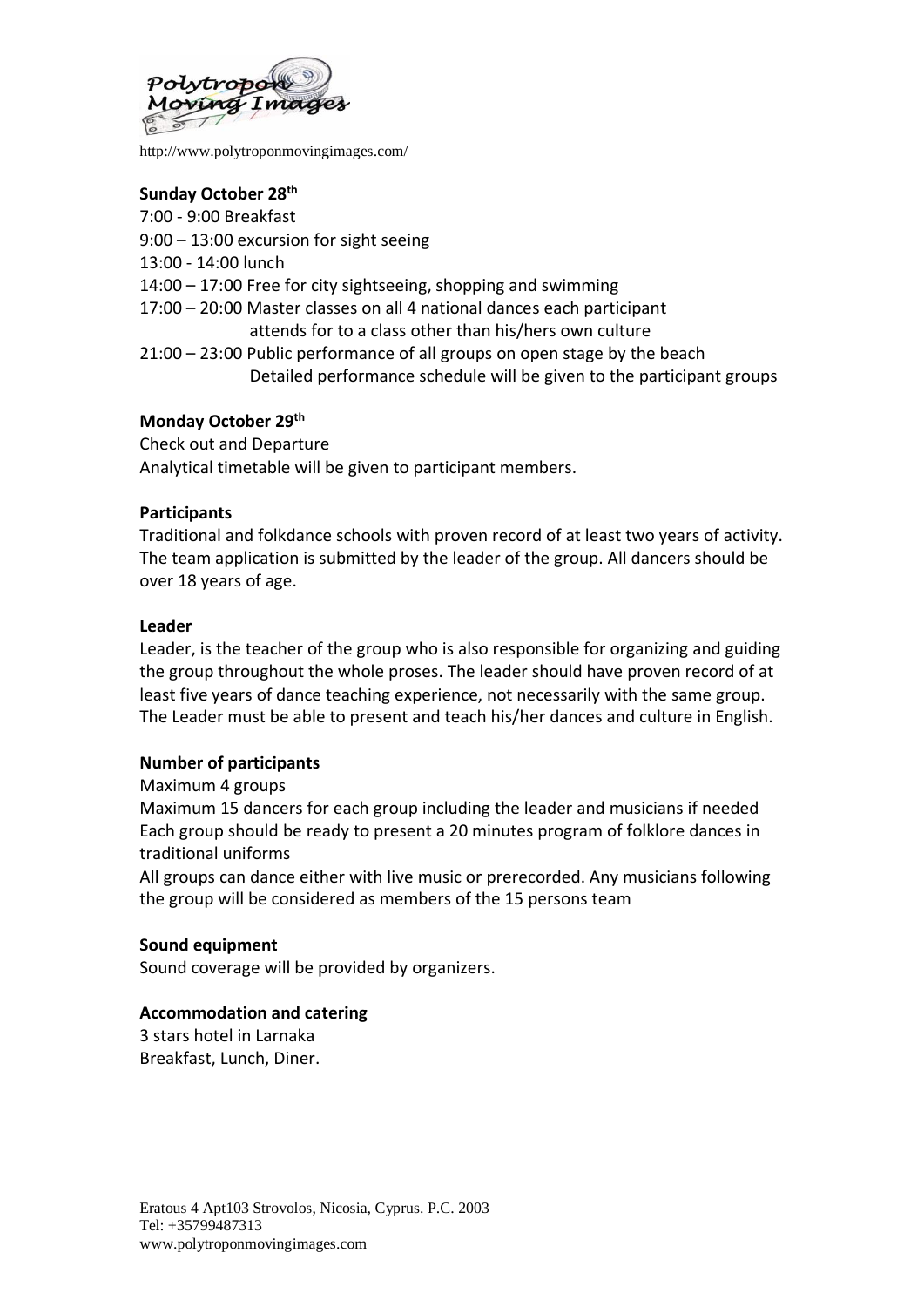

# **Participation Fee** Group leader: free in double room Dancers €250.00 per person in 4 bed room €260.00 per person in 3 bed room €270.00 per person in 2 bed room

All Prices include Breakfast, Lunch, Dinner, excursions, lessons and performance participations.

## **Apply by sending application form and proof of experience documents at [n.tamasios@polytroponmovingimages.com](mailto:n.tamasios@polytroponmovingimages.com)**

[www.polytroponmovingimages.com/1st-dance-workshop](http://www.polytroponmovingimages.com/1st-dance-workshop)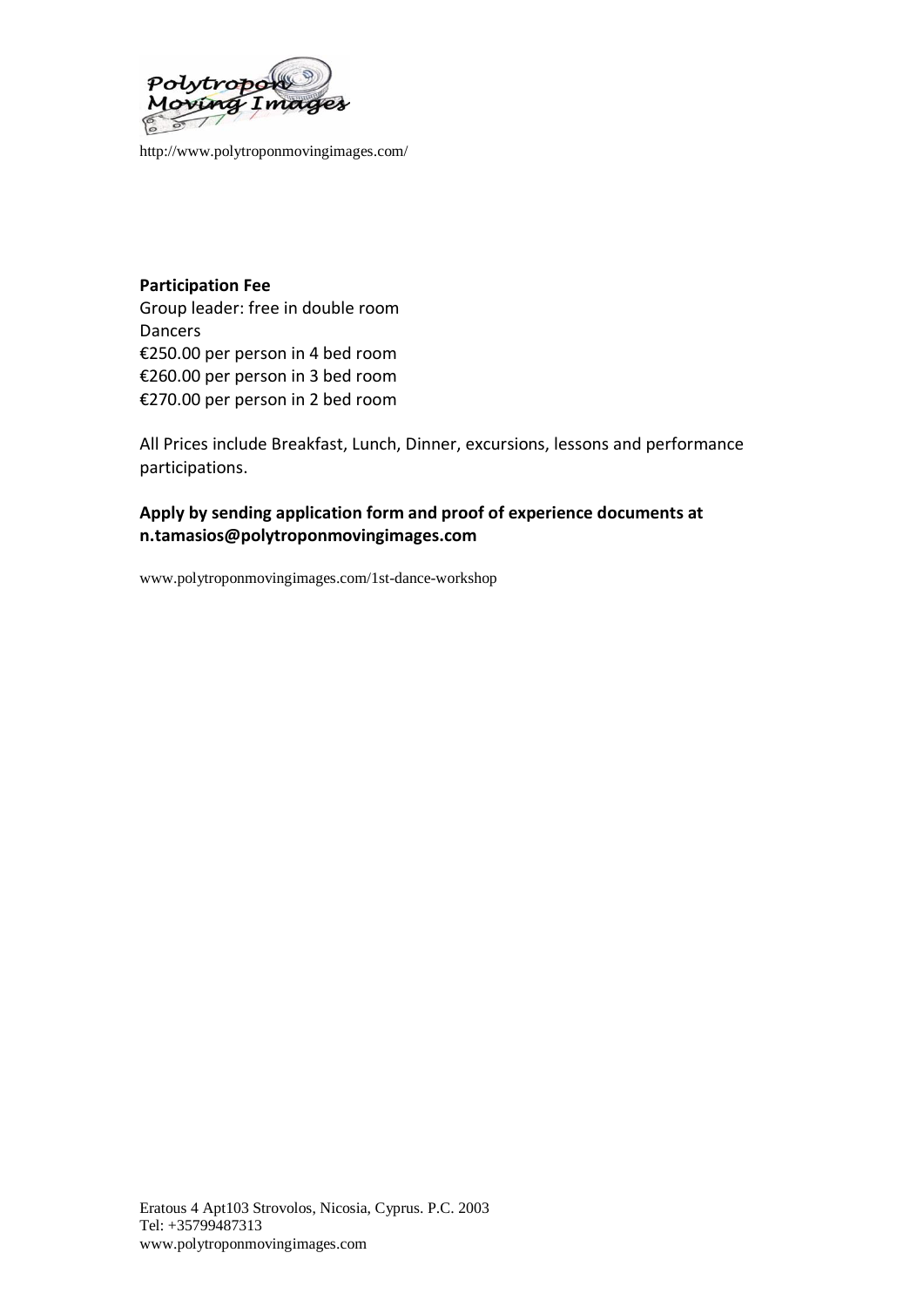

# **1st Intercultural Dance Workshop July 26th – 29th, 2018**

# **Application Form**

| <b>Group names</b>                                     | Date of birth |
|--------------------------------------------------------|---------------|
|                                                        |               |
|                                                        |               |
|                                                        |               |
| 4.                                                     |               |
|                                                        |               |
| 6.                                                     |               |
|                                                        |               |
|                                                        |               |
|                                                        |               |
|                                                        |               |
|                                                        |               |
|                                                        |               |
| Eratous 4 Apt103 Strovolos, Nicosia, Cyprus. P.C. 2003 |               |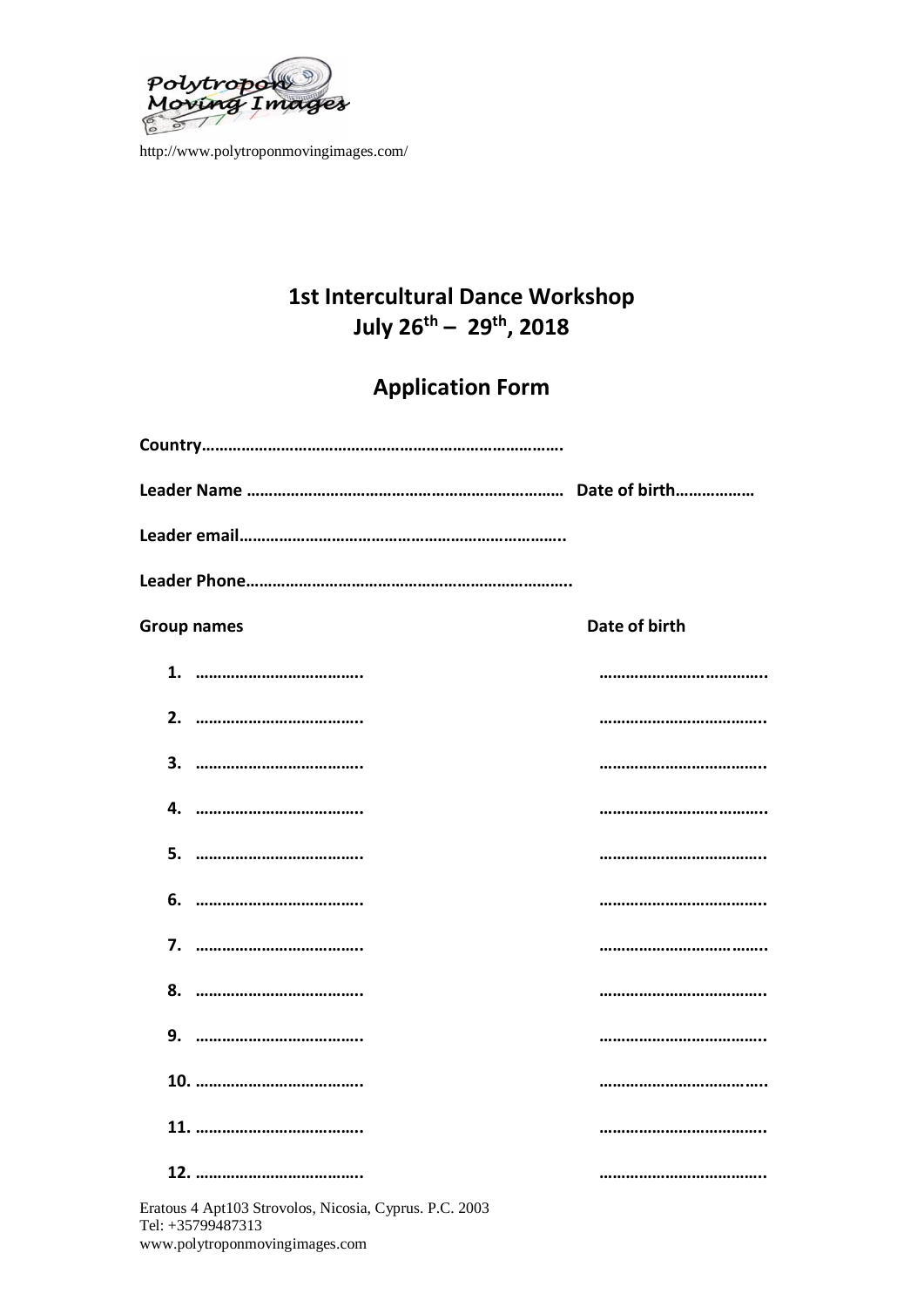

<http://www.polytroponmovingimages.com/> **13. ……………………………….. ………………………………..**

**14. ……………………………….. ………………………………..**

#### **Please attach**

- 1. Application Form
- 2. Leader CV
- 3. Leader confirmation letters proving at least five years of Dance teaching experience
- 4. Group photos from previous performances

#### **Application deadlines**

All applications and proof of experience can be sent not later than April 15<sup>th</sup>, 2018.

Accepted groups will be informed not later than May 1st, 2018

Payment of 10% of group participation fee: Not later than May 18<sup>th</sup>, 2018

Payment of 45% of group participation fee: Not later than July 2<sup>nd</sup>, 2018

Payment of 45% of group participation fee: Not later than October 1<sup>st</sup>, 2018

Send

Payment details will be given to successful applicants